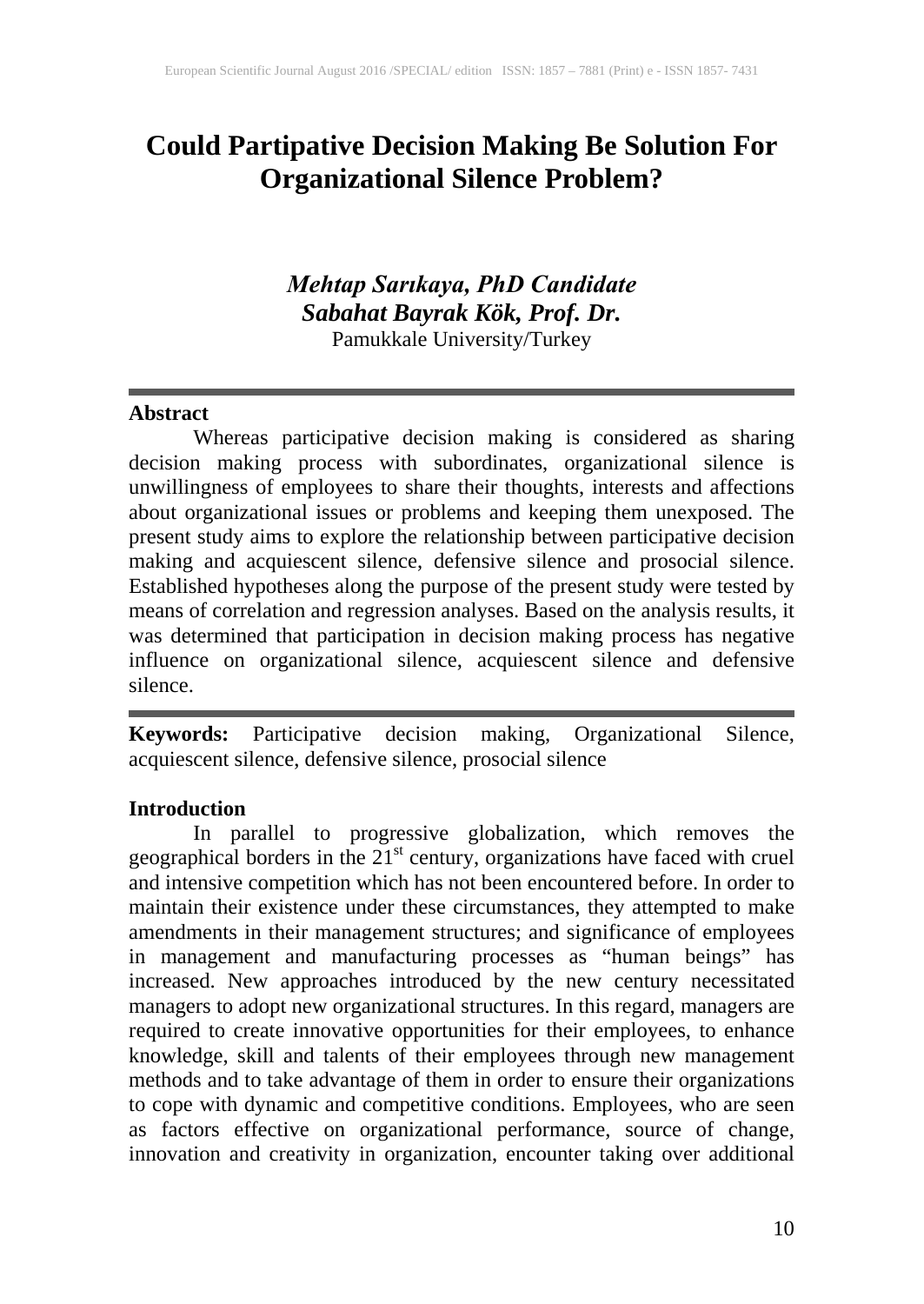authorities, strengthening and being included in decision making processes in organizations owing to new management approaches. Recently developed open-door policies which have been put in prominence by organizations, suggestion-complaints systems, organizational sharing meetings including members from all departments and ranks are indeed environments in which employees could find opportunity to share their opinions clearly and to speak out their words.

Making effective and accurate decision is vitally important for organizations. Decision makers need relevant information to make an effective and accurate decision. Under conditions of our contemporary world, effective decisions are not only expected from managers. Persons who are directly in the relevant subject are expected to participate in decision making process to ensure that different point of views and rational decisions are taken. Participative decision making is preferred by management to hand an opportunity over to their subordinates to participate in decision making process. Similarly, it can be defined as "making joint decision" and "sharing authority of making decision between management and subordinates". However, relevant studies indicate that participant decision making phenomenon addressed prominently and frequently in the literature is not considered in the professional life sufficiently as it was expected.

Indeed, employees today usually do not share their professional subjects with their managers and coworkers on purpose; they prefer silence. In this case, if employees part of mechanisms requiring participative decision making prefer silence instead of sharing their area of expertise, decision, as an output of this process, can only be considered given by the ones who are holding authority rather than by the ones skilled and expert. In other words, decision made during daily meetings would be consequence of authority instead of common mind. Remaining silent in such a decision making environment could result in false or mistaken decisions. While dominance of silence in decision making process results in internal conflict and alienation among individuals, and in organizational insecurity feeling and serious performance loss in companies within medium and long term. It is necessary take precautions against organizational silence a serious threat to development of organizations.

#### **Conceptual framework**

#### **Decision and Participative Decision Making Concept**

According to the definition prescribed by the Turkish Language Association, decision is "final judgment about a job or issue, made following a thinking process" [\(www.tdk.gov.tr\)](http://www.tdk.gov.tr/). Decision refers several meanings such as judgment reached through thinking and reasoning, continuance, calmness, persistence, and optimal. In the simplest extent, decision is making selection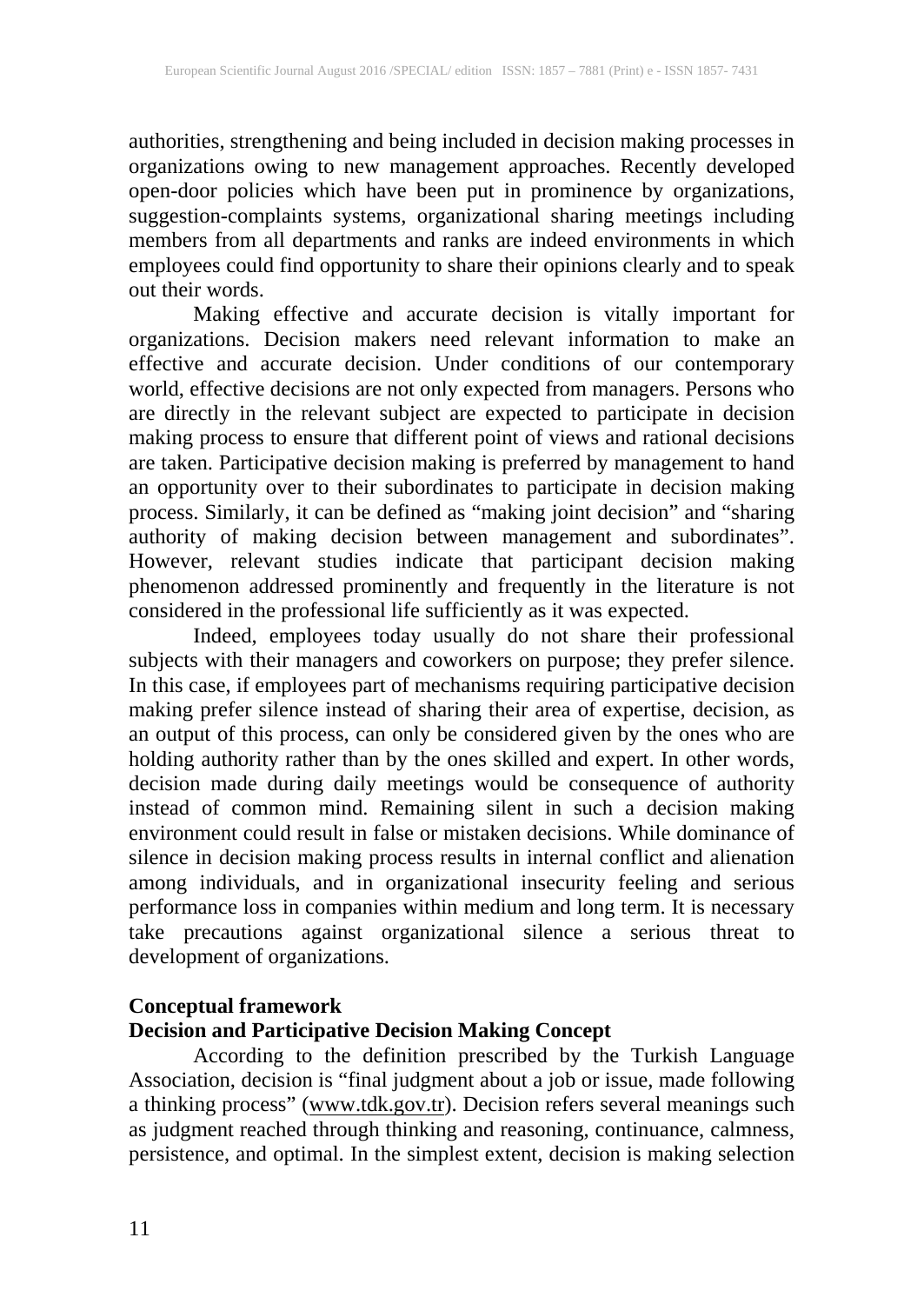or preference among current alternatives. On the other hand, in terms of management, decision is considered as preference or choice of manager in any issue. Decision making is starting point of all activities in an organization (Onaran, 1975: 6). Decision of manager is remedy or solution that is adopted and presented after thinking on a subject. If so, decision making is equivalence of making selection between good or bad and right or wrong (Koçel, 2005: 76). Since decision making process is vitally important for organizational functions, while some philosophers consider decision making as heart of management, some claim that it is the key of management or that management is consisted solely of decision making. In this regard, it is possible draw a general conclusion such that the most distinctive characteristic of a manager in an organization is his effectiveness in decision making process (Ertük, 2012: 237). As a mobilization and steering element in organizations, decision making constitutes focal point of organizational action (İraz, 2004: 414).

Decision making activity is undeniable reality of organizational life. As globalization intensifies, industries experience pressures to manufacture high-quality product or service, to utilize from advanced technology in their products and services to survive. Work force highly educated and who are capable of behaving flexible is necessary (Howcroft and Wilson, 2003: 6). In order to establish and maintain this work force, certain mechanisms in organization in which they can prove themselves and express their decisions loudly are required. Participative decision making activity in which employees could participate in decision making process is one of such mechanisms in organizations

Participative decision making concept originated from Y-theory exhibited in X-Y theory of McGregor. According to Y-theory, employees are usually in pursuit of showing good performance in their jobs, if managers receive contribution of employees regarding the works in organization, it is considered that employees would be committed to their organizations at higher levels (Elele and Fields, 2010: 369). Participative decision making is taking a joint action by employees at similar or different authority levels within hierarchical structure of organization for (Bakan and Büyükbeşe, 2008: 33). According to Knoop (1991), participative decision making is carrying maintaining decision making process together with other employees of an organization in order to reach organizational purposes. Another definition describes participative decision making as inclusion of employees in decision process which determine both futures of employees and organization such as determination of policies and targets of their institution (Childs, 1991: 14). According to Cornell (1998), modern organizations are required include their employees into decision making process to maintain their flexibility against irrational expansion of globalization and technology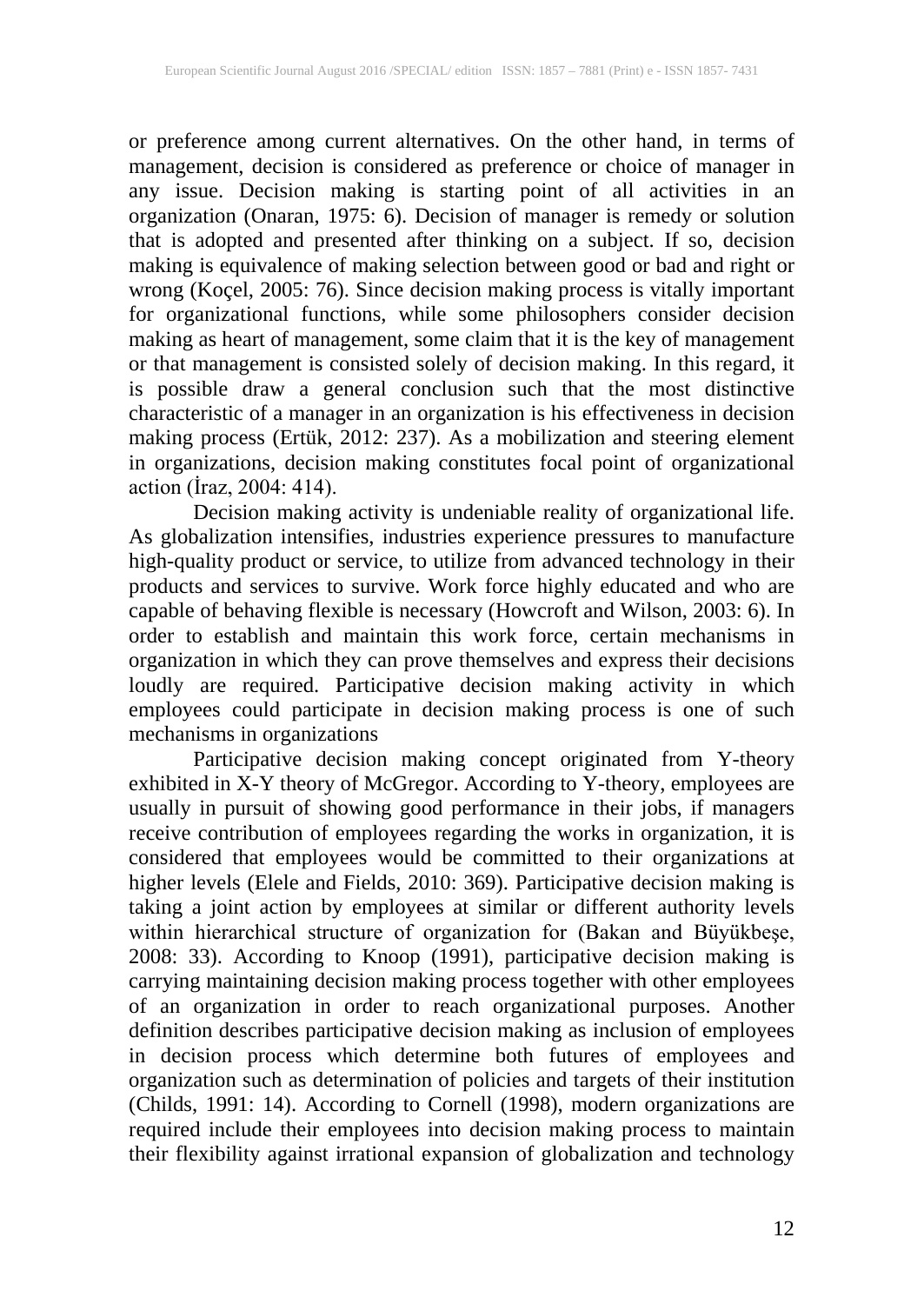(Ladd and Marshall, 2004: 646). Participative decision making is direct or indirect voices of employees in decisions given an organization (Cotton et al., 1988: 15). According to Greengard (1993), participative decision making, which offers employees opportunities to make significant changes in their work, is one of the tools employed by large-scale companies to accomplish change. In order to obtain positive results from efforts associated with participative decision making, it is important to determine timing, procedure and level of participation of subordinates into decision making process (Parnell and Crandall, 2000: 524).

## **Organizational Silence Concept and Its Varieties**

Silence concept which has been referred in various disciplines such as sociology, anthropology, philosophy and linguistics, and on which various studies have been conducted, have been considered as a subject that needs attention because it has not been thought in studies conducted until recently that it does not refer any meaning but the ones such as approval/acceptance, immobility or lack of sound. Nevertheless, recent studies have revealed that silence concept could indeed have different meanings such that it could be sort of communication. Essentially, silence is a concept hard to comprehend, which contains many feeling, sentiment and action (Pinder and Harlos, 2001: 362). Core point of silence is that employees retain their opinion, view and thoughts at their own discrete. Silence is status of remaining silent; but although this situation is considered as remaining closed to communication, this indeed represents a way of communication. Silence usually commences at the point where someone fails to take a chance to face with challenge and thus prefers remaining speechless (Perlow and Williams, 2003: 4).

Johannesen (1974), the author who described the silence concept at organizational level first, stated that "silence is withholding information by employees from others" (Tangirala and Ramanujam, 2009: 213). In addition, Johannesen stresses that although silence is quite common in organizations and its existence is recognized, it is an important subject for further studies because it is related with unexposed and unrevealed sections of human behavior (Fletcher and Watson, 2007: 157).

In the literature on management, there are two prominent studies which put organizational silence concept in today's definition. In one of these studies, Morrison and Milliken (2000) describe organizational silence as dangerous obstacle before change and development and as a collective phenomenon which blocks developing a pluralist organization. Additionally, pluralist organization is described as an organization in which values and opinions of employees differs and in which its members are allowed to exhibit their different views and opinions. Furthermore, Morrison and Miliken associate employees' silence attitude with two essential beliefs: the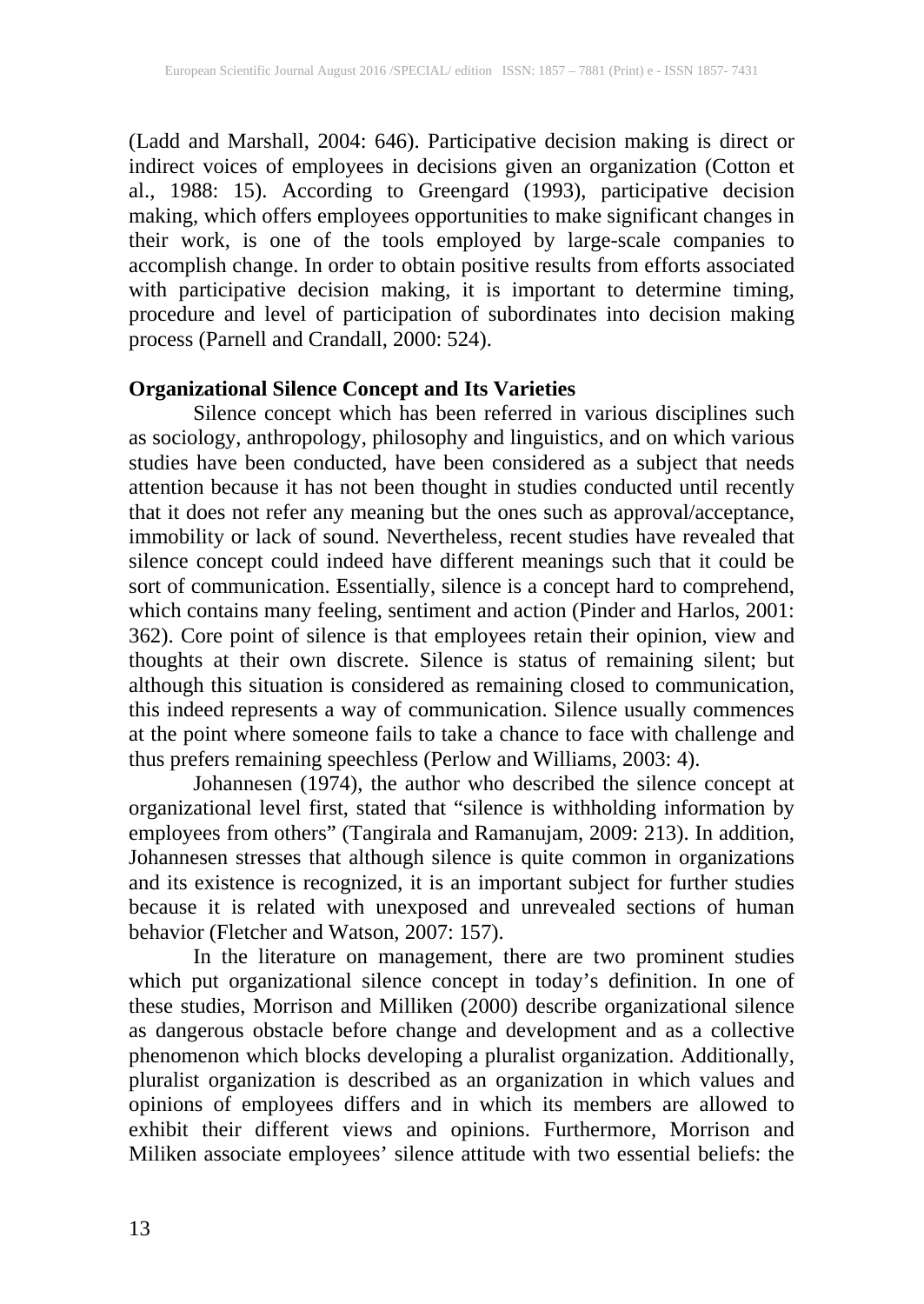first is that it is not worth to display effort against the organizational problems; and the second is that expressing opinions and views regarding a problem could result in dangerous consequences (Morrison and Milliken, 2000: 707). Milliken et al. (2003), in their study conducted on 40 fulltime workers from various sectors, employees are not alone regarding retention of what they know, even it was determined that there are issues among group members, waiting for resolution in some circumstances, and although these issues are known among employees, they do not submit the issue to the management. These results confirm the view of Morrison and Milliken (2000) which indicates silence as a collective behavior in organizations (Milliken et al., 2003: 1469). Similarly, Henriksen and Dayton claim that if majority of employees prefer to remain silent about problems experienced within an organization, silence turns into a collective behavior and this is to be called as organizational silence (2006: 1540). be called as organizational silence (2006: 1540).

The second significant study in the literature on organizational silence was conducted by Pinder and Harlos (2001); and oriented on silence as a reaction exhibited against unjust practices. The authors described silence as on-purpose retaining of their thoughts, affections and cognitive considerations about organizational conditions, personal expressions by individuals who are aware that they could be influent on change or fixing (Pinder and Harlos, 2001: 334). In further studies, Van Dyne et al. (2003) described organizational silence as keeping opinions and displeasures regarding work under suppress or not to expose by employees on purpose. Bowen and Blackmon (2003) described as opposite of making sound; and as failure of employees in expressing their opinions regarding organizational matters freely. Slade (2008) described organizational silence as a common behavior of employees in retaining their opinions and thoughts when they encountered issues at their organizations (Slade, 2008: 50). Organizational silence is hiding opinions, views and suggestions by employees consciously about any subject needed to be resolved. If employees have nothing to say about an issue, or if they find the subject unnecessary to make a comment about it, then, silence of employees cannot be assessed as organizational silence. In this regard, it would be mistaken to assess silence of employees silence. In this regard, it would be mistaken to assess silence of employees about relevant subject as organizational silence because silence is a conscious act (Tangirala and Ramanujam, 2008: 39; Durak, 2012:45). Van Dyne et al. (2003) stated that the circumstance in which employees are not knowledgeable about a subject or when they have no opinion about it, this situation should not be confused with organizational silence (Van Dyne et al., 2003: 1361).

In the present study, organizational silence varieties were the ones developed by Van Dyne et al. and commonly used in the literature. Based on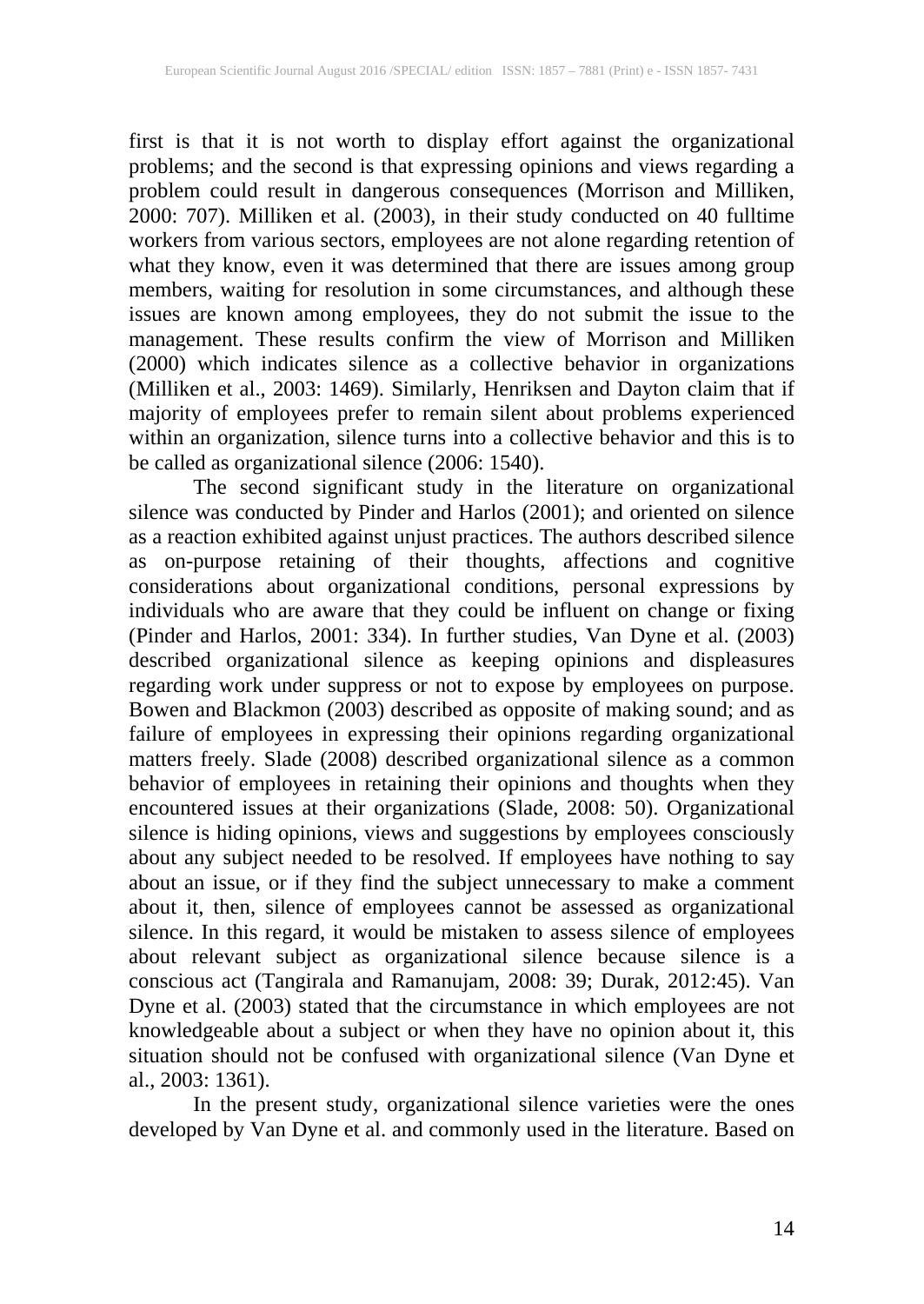this classification, organizational silence varieties are acquiescent silence, defensive silence and prosocial silence.

## **Acquiescent Silence**

Acquiescent silence is abstaining from sharing knowledge, feeling and opinion about current status because of dispensation of individuals. These individuals are indeed irrelevant to the current status. They accept the prevailing circumstances and they are not inclined to speak, participate or spend effort to change current status. For instance, if employees are of the opinion that it is pointless and unnecessary to express his opinions and suggestions deliberately and to make a difference in the organization, they may not express their opinions. In his case, employees acquiesce to the current situation; refuse to talk about the situation; and spend no effort to change the situation. In other words, the circumstance in which employees think that their opinion will not be taken into consideration or it will not make any difference could be regarded as they are personally incompetent; their behaviors and opinions are shaped parallel to the organizational decisions and create norms; employees' acquiescence of those could be considered their irrelevant and submissive silent behaviors and attitudes (Dyne et al., 2003, p.1366). Employees mostly think that remaining silent could protect their relationships and allow them to perform their job better (Perlow and Williams, 2003: 3-4). Employees exhibiting acquiescent silence behavior are not aware of existence of alternative options to alter these conditions since they acquiesce in conditions in their organization as is. Therefore, this type of silence has passive characteristic (Pinder and Harlos, 2001: 349).

## **Defensive Silence**

Morrison and Miliken (2000) emphasized that one of the key factors which pushes individuals in organization to remain silent is sense of fear. Consistently, defensive silence mentioned in study of Pinder and Harlos (2001) is considered as making decision not to speak because employees are afraid of consequences of their word spoken to express their knowledge, opinion and thoughts. In the light of these, Dyne et al. described defensive silence as an action to protect themselves from threats associated with expressing their knowledge, opinion and thoughts because of their fears (Dyne et al., 2003:1367). Employees have essentially two purposes within an organization: one of them is to gain an income sufficient to survival of themselves and their families; the other is to have social capital by taking a certain position in professional life. Thus, employees could prefer to remain silent to protect their personal position at the organization by accomplishing these purposes (Gephart et al., 2009:7). Acquiescent silence behavior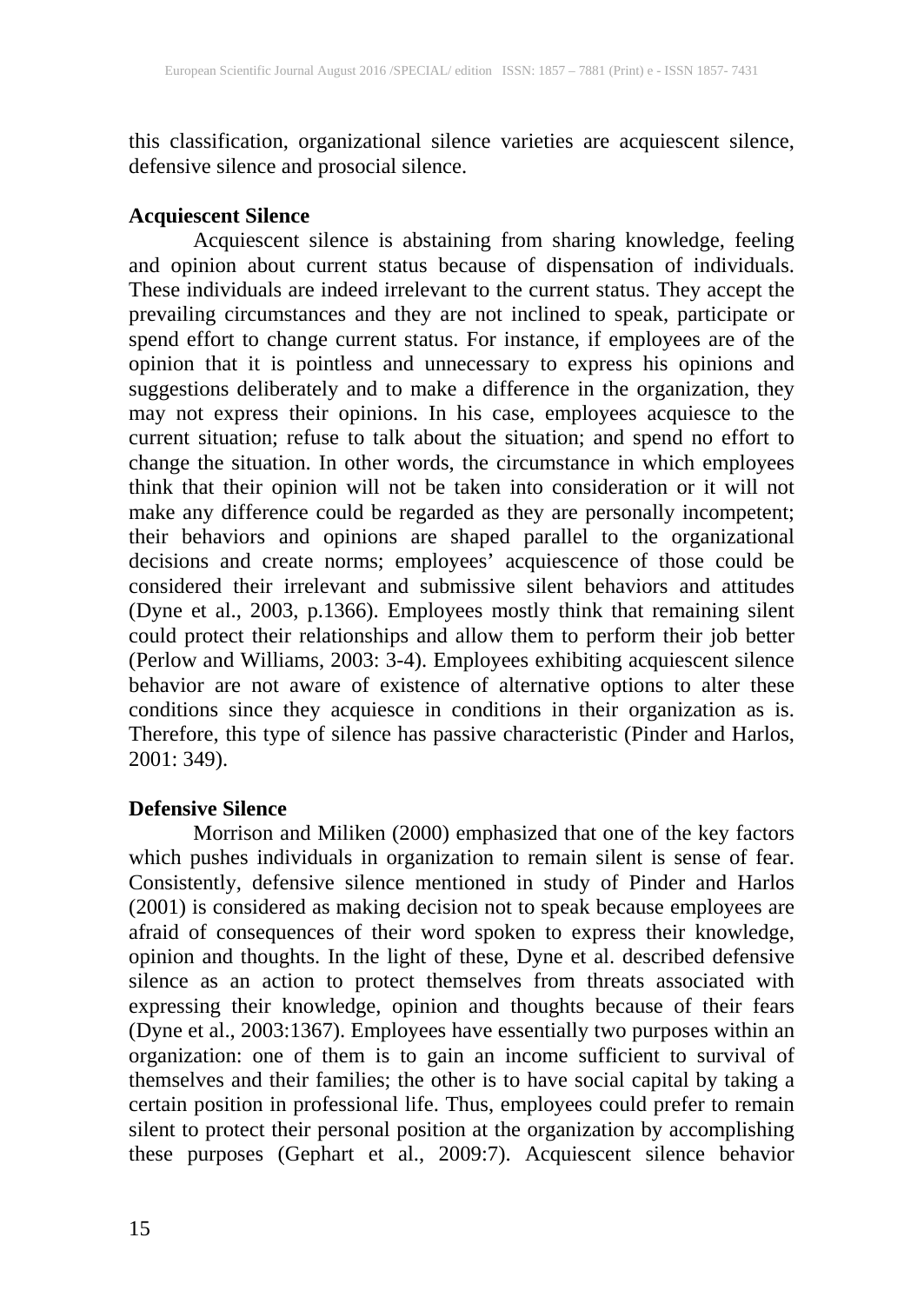observed in organizations refers deeper meaning with respect to defensive silence. While in defensive silence, voluntariness and consciousness are prevalent in leaving silent status, in acquiescent silence, there is no such situation or it is quite low. Whereas current status is preferred consciously in defensive silence, employees get used to current status in acquiescent silence. Defensive silence is aware of current alternatives and therefore there is higher stress level; on the other hand, employees have no such an effort in acquiescent silence. Therefore, their stress level is much lower. Since employees are aware of alternatives in defensive silence, they are more eager to talk; but, such an intention is quite low in acquiescent silence. While tendency of employees to quit the organization is higher in defensive silence, tendency of employees who exhibit acquiescent silence behavior to quit their job is rather low.

#### **Prosocial Silence**

As prosocial silence behavior which was introduced to the silence literature by Dyne et al. (2003), the authors mentioned that prosocial silence behavior was developed based on organizational citizenship behavior. Prosocial silence is described as that retention of opinion, thought and knowledge of employees about a subject for the sake of their organization and their coworkers by relying on principles of establishing cooperation and for benefit of their coworkers. Korsgaard et al. (1997) claimed that this type of silence, as the same with organizational citizenship behavior, is focal point of others and it is conscious and proactive behavior. Its common point with defensive silence is that employees are aware of available alternatives and they are not able to say what they know and think on purpose. The difference between prosocial silence and defensive silence is based on motivations in their backgrounds. Whereas in prosocial silence, the motivation behind behavior of remaining silent is that it was for benefit of others, in defensive silence, employees are afraid of adverse consequences of their actions and thus, they prefer silence (Dyne et al., 2003: 1368).

There are some positive consequences with prosocial silence. Employees protect confidential information concerning organization against third party individuals (Rafferty and Restubog, 2011: 272). The most distinctive dimension of prosocial silence from others is courage dimension. Hiding information necessitates courage. Regarding this silence type, it is essential not to share what they know for the sake of organization or others (Esfani et al., 2013: 415). In some other occasions, when employees do not share what they know to protect their co-workers, they might damage their organizations (Brief and Motowidlo, 1986: 716).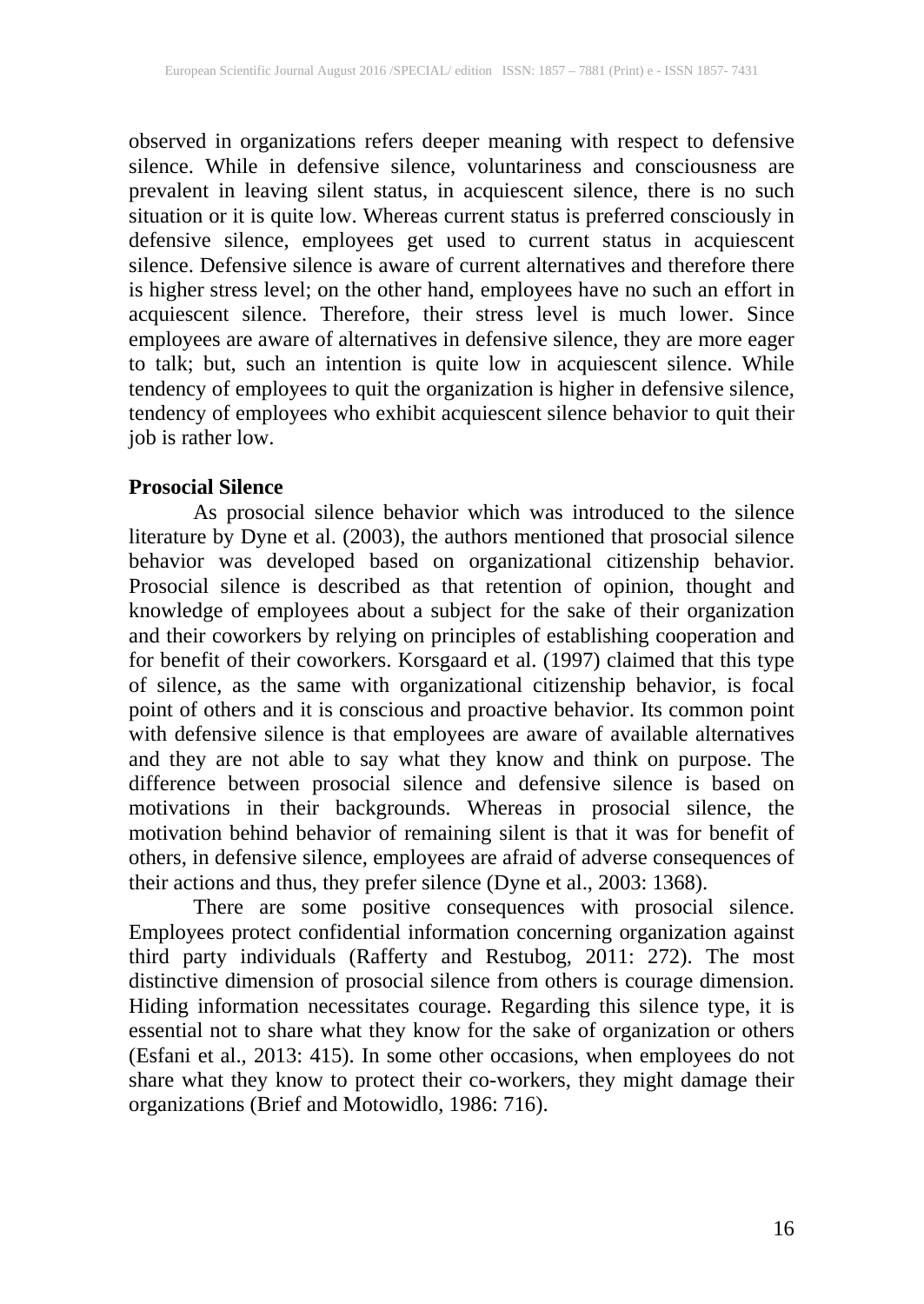#### **Research**

#### **Purpose and Scope of Research**

Morrison and Milliken, who introduced organizational silence as a collective subject, addressed two organizational factors which develop silence: organizational structures, policies, managerial applications and behaviors. If organizations adopt central decision making processes, and if there is no mechanism or channels through which employees could share their opinions and interests, employees prefer to remain silent within organization based on the thought that they are not respected in their organization and their opinions will not be tolerated. In an organization, if decision making is only discretion of management, allowing employees to participate in organizational decision making process and listening to their words are not common practices. In these types of organizations, decision maker departments do not pay much attention to opinions brought by their employees or regard them irrelevant. Thus, employees assume that their opinions are useless and they prefer not to speak out their words (Morrison and Milliken, 2000: 713). In their studies, Park and Keil (2009), based on findings reported by Morrison and Milliken, tested whether organizational structure and policies such as existence of central decision making processes and lack of feedback mechanisms for senior management affect silence atmosphere, or not. In the end, researchers reported that these types of practices are effective on organizational atmosphere. Additionally, they advised managers to minimize centralization in their decision making processes, sharing decision making authority with other departments instead of top management, to share authority with employees if management wants to reduce silence atmosphere in their organizations (Park and Keil, 2009: 911-912). Participative decision is considered as inclusion of employees in decision making processes. In this case, participation in decisions reduces centralization in decision making; and from this point, it could be possible to reach a conclusion that participation in decisions could reduce organizational silence. Individuals want to get involved in their professional and private lives and to have a voice in them. Expressing opinions and being part of decision making process allow employees to feel that their opinions are respected and regarded. In counter circumstances, employees feel worthless and silence atmosphere is started to be flourished in their organization (Rodriguez, 2005: 1). Structural and social mechanisms in organization and subjects concerning organizations encourage employees to speak out what they know about their organization. Additionally, employees who participate formally in decision making and feedback mechanisms would be inclined to share their opinions, thoughts and interests in more open and participative organization atmosphere (Huang et al., 2005: 460).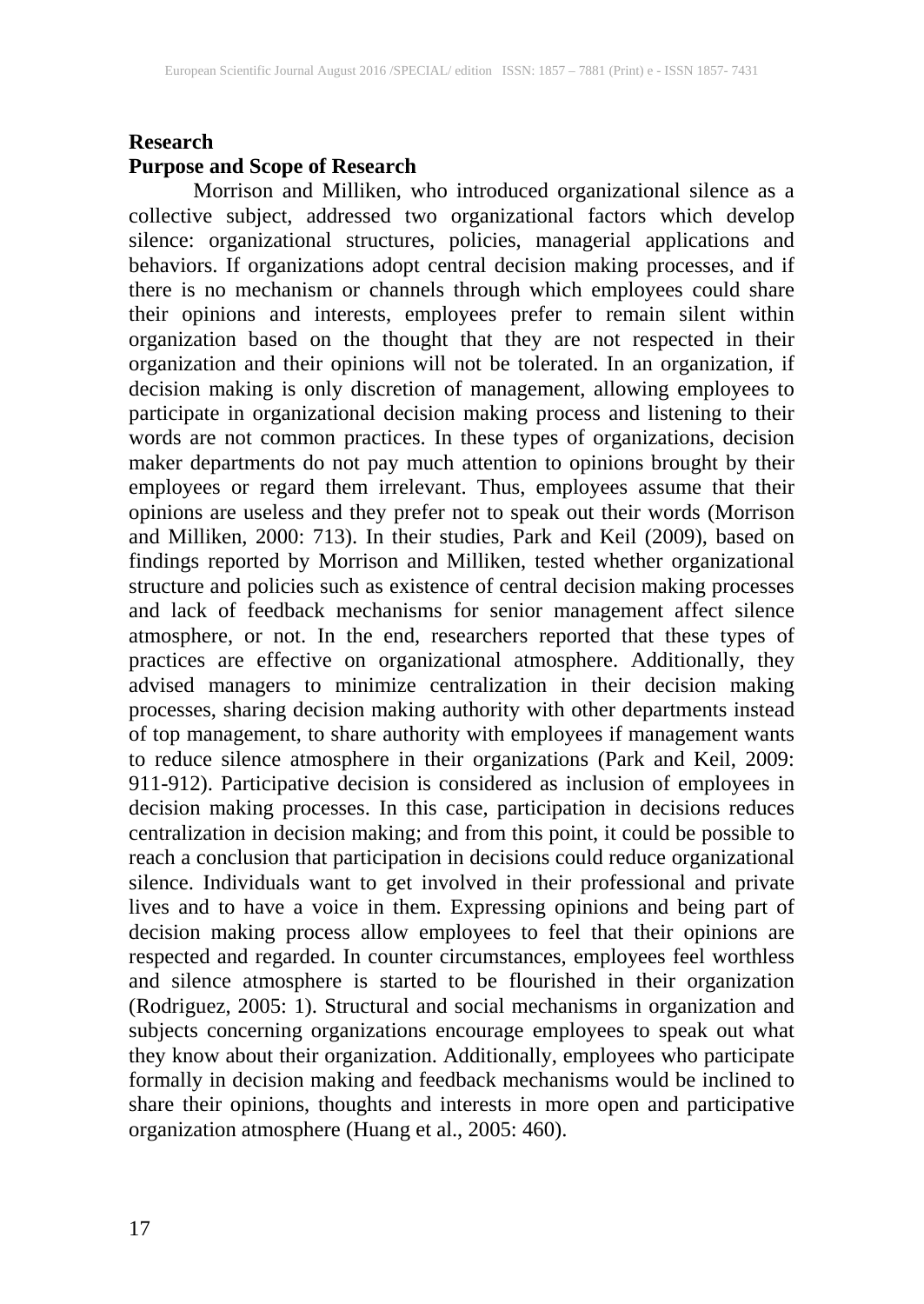In study of Huang et al., conducted on 421 divisions of a multinational company across 24 countries, it was investigated that whether practices encouraging participation of employees increase organizational silence, or not. In this scope, researchers defined two voice mechanisms encouraging participation in decisions to reduce organizational silence. These mechanisms are the structures in which employees are included formally in decisions and participant atmosphere perceived by employees in their organizations. As a result of their researches, authors concluded that establishment of mechanisms in which employees working in countries with short strength-distance are included in decisions formally could reduce organizational silence more with respect to the countries with longer strength distance. Another finding was that in countries with longer strength distance, organizational silence level is higher; and it is necessary to provide mechanism which includes employees in decision process and higher participative atmosphere in order to reduce organizational silence (Huang et al., 2005: 475-476). That is, whereas establishment of mechanisms in which employees could participate in decision making process to reduce organizational silence in countries with low strength distance; besides the mechanisms formally established in higher strength distance, existence of participative atmosphere across organization is necessary as well. In another study which considers the relationship between participation and silence, Shojoie et al. (2011) describe organizational silence as an inefficient organizational process which consumes resources and efforts. Moreover, it was stated that low participation levels of employees concerning the organizational subjects and their preference to remain silent were type of organizational silence, the claimed that organizational silence would arise when organizational participation cannot be ensured (Bagheri et al., 2012: 50). Based on all these studies, the purpose of the present study is to investigate the relationship between participating decisions and organizational silence varieties in the light of following hypothesis.

Hypotheses concerning the relationship between participative decision making and organizational silence types:

H1: Participative decision making has negative influence on acquiescent organizational silence.

H2: Participative decision making has negative influence on defensive organizational silence.

H3: Participative decision making has negative influence on prosocial organizational silence.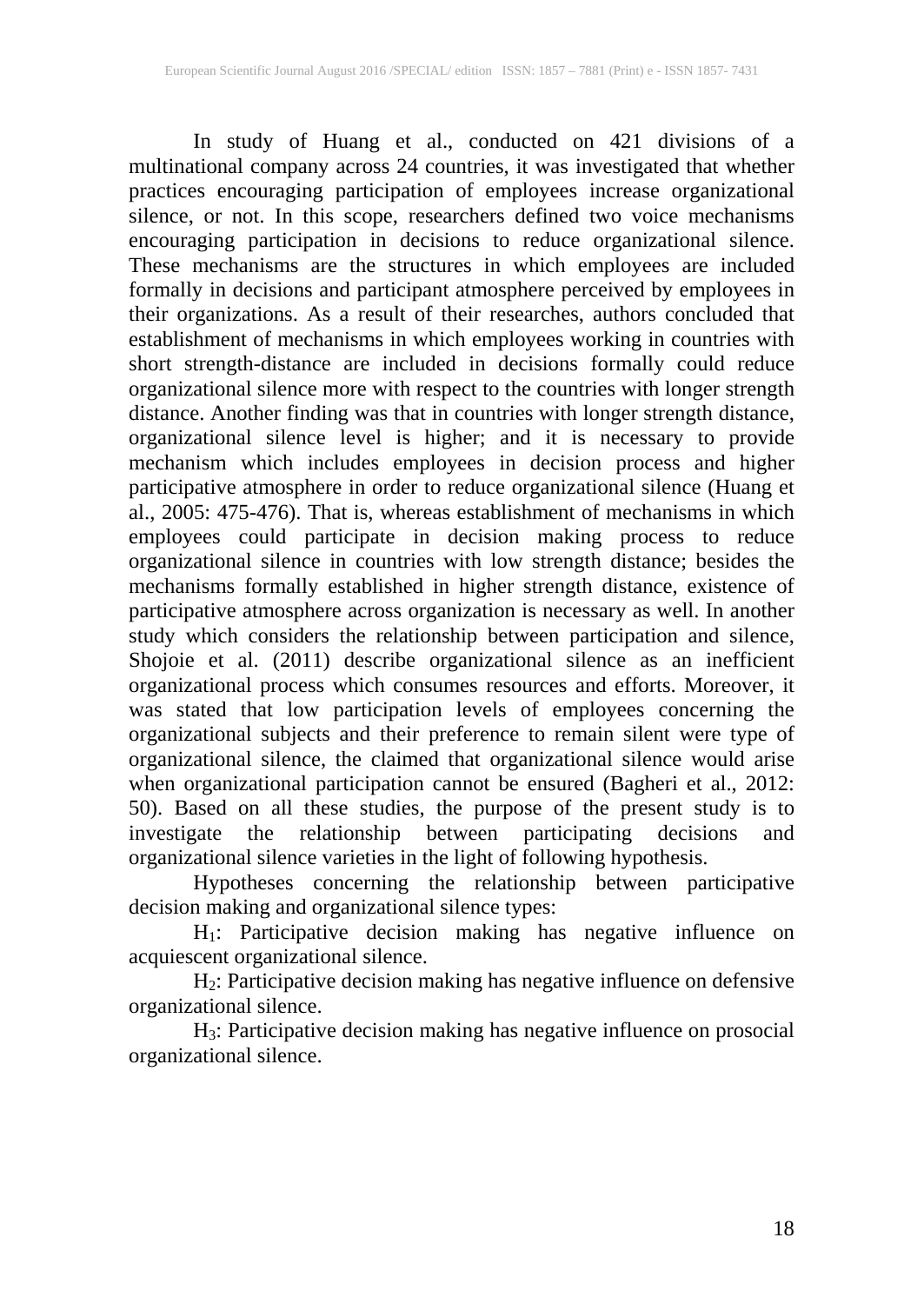## **Method**

Universe of the study is consisted of companies from Denizli City, which are ranked on the largest 500 Turkish companies list published by the Istanbul Chamber of Industry.

For the sampling group, Denizli companies ranked in the 500 companies list of the Istanbul Chamber of Industry published in the official internet page were determined. Accordingly, twelve companies were determined in the published list (www. iso.org.tr). Denizli companies ranked on the ISO 500 list were in metal, copper processing, textile, cable manufacturing, packaging, food and cement sectors. Research sampling is composed of white-collar employees who work for aforesaid companies. In order to conduct the study, mentioned companies were requested permission; and six of them granted permission for survey. Totally, 673 white-collar employees were distributed survey forms; finally, 213 survey forms were returned to researchers and 202 of them were found adequate for further evaluation. When it is considered that return rates from selected samples were in the range of 20% to 40%in applied studies (Öğüt, 2003: 293), a return rate of 30.1% obtained in our study can be considered as acceptable rate.

A quantitative approach was adopted for the study. Two separate scales were employed for data collection purpose. Whereas as the scale developed by Kahnweiler and Thompson (2000) for participating in decision process was employed, 12 expressions measuring status of this scale with respect to participative decision making were added into the research survey. 15 expressions of the organizational silence scale developed by Dyne, Ang and Botero (2003), which measure organizational silence dimensions, were added into the research survey.

#### **Findings**

Results of the reliability analysis conducted to measure internal reliability of the scale were summarized in Table 1. It was found that reliability level of 12-item participative decision making scale was 92.8%  $(\alpha = .928)$ . Regarding the 15-item scale employed in the research for organizational silence types, α value of the acquiescent silence, defensive silence and prosocial silence dimensions were found respectively as 0.799, 0.885 and 0.808. To be able to consider a scale as a reliable tool, minimum acceptable alpha coefficient is 0.7 (Altunışık et al., 2012: 125-126). Since all alpha coefficients estimated for scales and sub-dimensions used in the study were greater than 0.7, it was possible to conclude that employed scales were reliable and appropriate for analysis.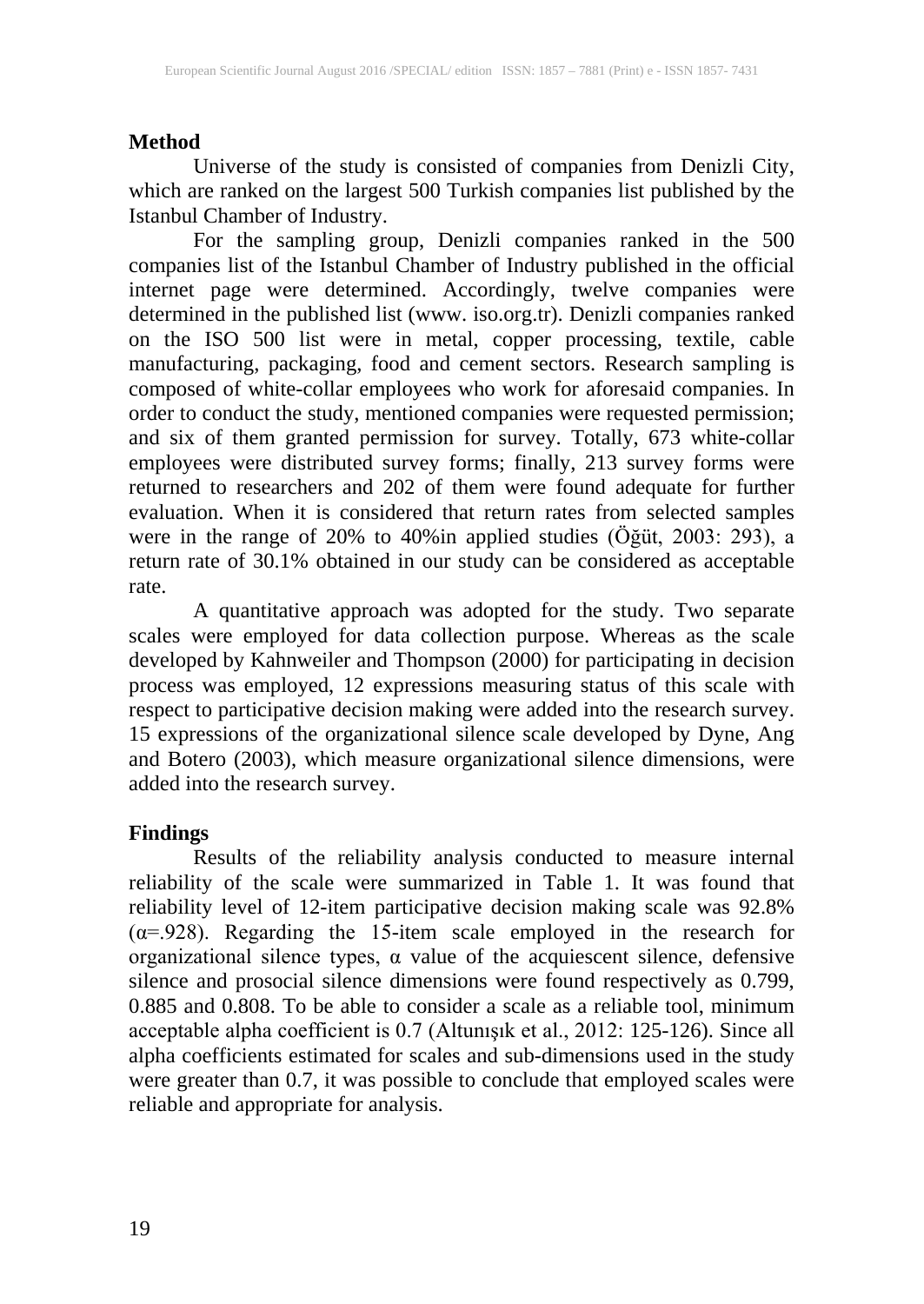| Dimensions                    | Table 1. Reliability Allalysis Results<br>N. of Items | Cronbach's Alpha $(\alpha)$ |
|-------------------------------|-------------------------------------------------------|-----------------------------|
| Participative decision making |                                                       | .928                        |
| <b>Acquiescent Silence</b>    |                                                       | .799                        |
| Defensive Silence             |                                                       | .885                        |
| Prosocial Silence             |                                                       | .808                        |

Table 1: Reliability Analysis Results

Since scales were adapted from English, a factor analysis was conducted to measure validity. In order to determine whether obtained data was appropriate for factor analysis, KMO (Kaiser-Meyer-Olkin) and Bartlett tests were conducted. KMO values of scale were greater than 0.5; and Bartlett test results were found significant. No any item was determined, necessary to be excluded from the survey. Factor coefficients of all items were greater than threshold value of 0.40.

Participative decision making levels of respondent employees and descriptive analysis results of their answers given to the expressions prepared to measure organizational silence types, standard deviation, and correlations among variables were exhibited in Table 2. It was observed that respondent employees displayed dominantly "medium level" participation to the expressions regarding the participative decision making status at workplace. Thus, it was possible to conclude that respondent employees agreed with decisions but their agreement was at medium level. It was observed that except prosocial silence, respondent employees exhibited "low" level of participation to the expressions regarding the organizational silence behavior. Accordingly, it is possible to conclude that employees exhibited low level of acquiescent silence  $(\bar{x}=2.10)$  and defensive silence  $(\bar{x}=1.91)$ behaviors; on the other hand, they exhibited high level of prosocial silence  $(\bar{x}=4.36)$  behavior. In the organizations where the present research was conducted, it was possible to conclude that employees preferred remaining silent to protect their organization and their co-workers at the times when things in the company came to a point which could harm them, instead of preferring silence just because they believed that exposing what they know could not make any change on results or because of protecting themselves. In studies conducted by Eroglu et al. by means of the same scales on employees in textile industry in Isparta City, average scores of acquiescent organizational silence, defensive organizational silence and prosocial organizational silence were respectively found as 2.01, 1.87 and 4.25.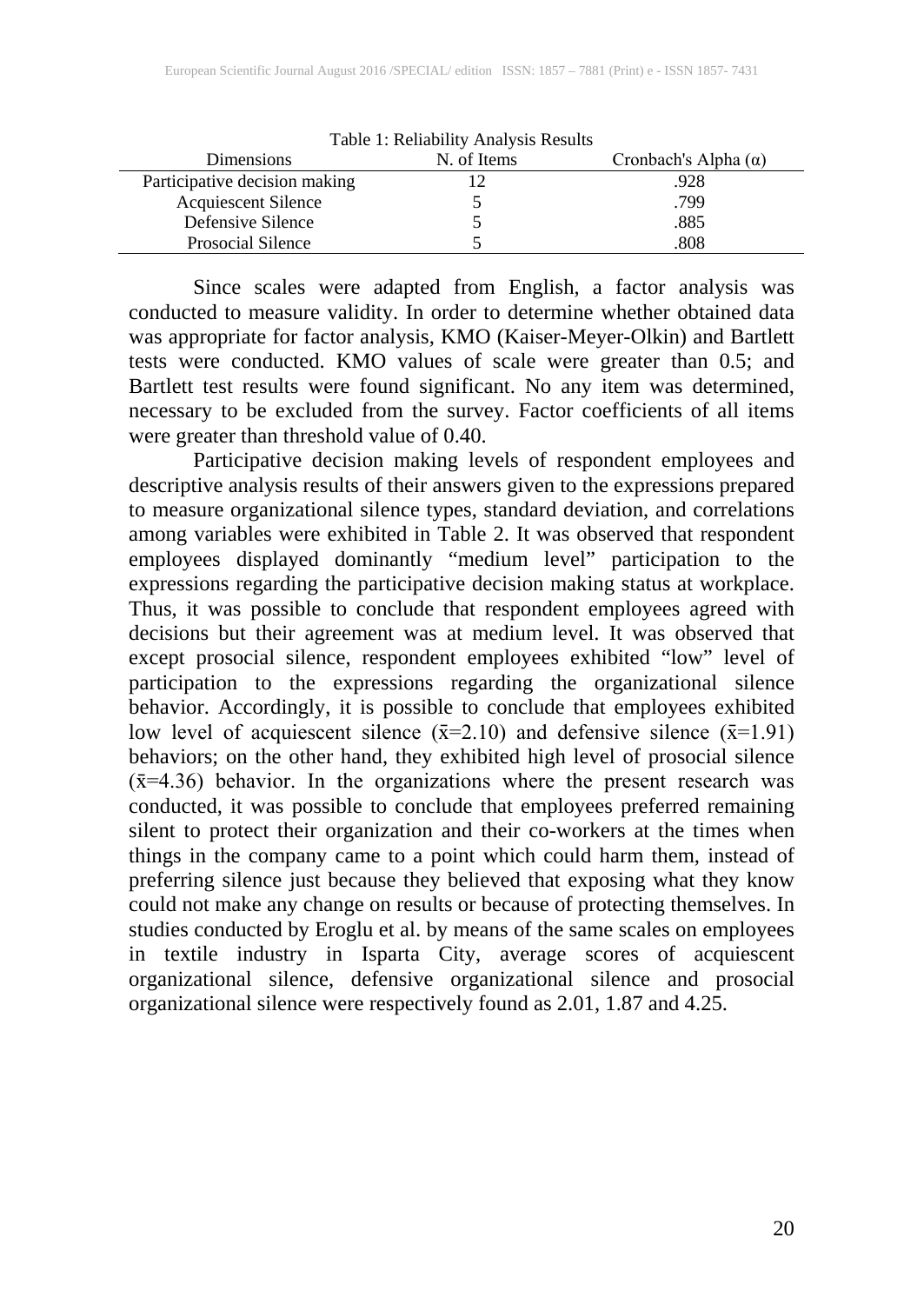|                                     | Mean<br>$\bar{x})$ | S.D.           |                                           |             | 2a        |
|-------------------------------------|--------------------|----------------|-------------------------------------------|-------------|-----------|
| 1. Participative decision<br>making | 3.29               | 1.192          |                                           |             |           |
| 2. Organizational Silence           | 2.84               | .956           | $-.317***$                                |             |           |
| 2a. Acquiescent Silence             | 2.10               | 1.080          | $-.307***$                                | $.936^{**}$ |           |
| 2b. Defensive Silence               | 1.91               | .980           | $-.486$ **                                | $.925***$   | $.733***$ |
| 2c. Prosocial Silence               | 4.36               | .827           | $.108***$                                 |             |           |
|                                     | $**$ $\sim$        | $\cdot$ $\sim$ | $\sim$ $\sim$ $\sim$ $\sim$ $\sim$ $\sim$ |             |           |

Table 2: Mean, Standard Deviation and Correlation Values of Collected Data

Correlation is significant at 0.01 level.

The relationship indicated in hypotheses was tested by means of correlation; and it was attempted to reveal whether the relationships were statistically significant. First, correlation analysis was conducted to expose general structure of the relationship; then, regression analysis was conducted to expose direction and degree of this relationship. Hypothesis tests were investigated individually as below.

Concerning the first hypothesis of the study  $(H_1)$ , it was observed that participative decision making status in organizations was negatively effective on acquiescent organizational silence. In order to test this hypothesis, a linear regression analysis was conducted such that whereas participative decision making status was taken as independent variable; acquiescent organizational silence was taken as dependent variable. Analysis results were exhibited on Table 3.

| <b>VARIABLE</b>                                         | Regression  | <b>Standard</b> | Standardized     |          |      |
|---------------------------------------------------------|-------------|-----------------|------------------|----------|------|
|                                                         | Coefficient | Error           | Reg. Coefficient |          |      |
|                                                         |             |                 | (Beta)           |          |      |
| Constant                                                | 3.151       | 0.205           |                  | 15.402   | .000 |
| Participation in                                        | $-0.273$    | 0.060           | $-0.307$         | $-4.556$ | .000 |
| Decisions                                               |             |                 |                  |          |      |
| Correlation Coefficient (R) = $-0.307$<br>$R^2 = 0.094$ |             |                 |                  |          |      |
| $F = 20.760$<br>$p = 0.000$                             |             |                 |                  |          |      |

Table 3. Results Of The Regression Analysis Concerning The Relationship Between Participating In Decisions And Acquiescent Organizational Silence.

According to the table above, a negative significant correlation (B=.- 273) was determined between participative decision and acquiescent silence (p<0.05). In other words, one unit increase in participative decision score would result in 0.273 units decrease in acquiescent organizational silence behavior. According to the determined variance value ( $\overline{R^2}$  = 0.094), it can be inferred that participative decision could explain 9.4% of acquiescent organizational silence behavior. Thus,  $H_1$  hypothesis of this study was accepted.

In the  $H_2$  hypothesis, it was assumed that there was a negative correlation between participative decision making status in organizations and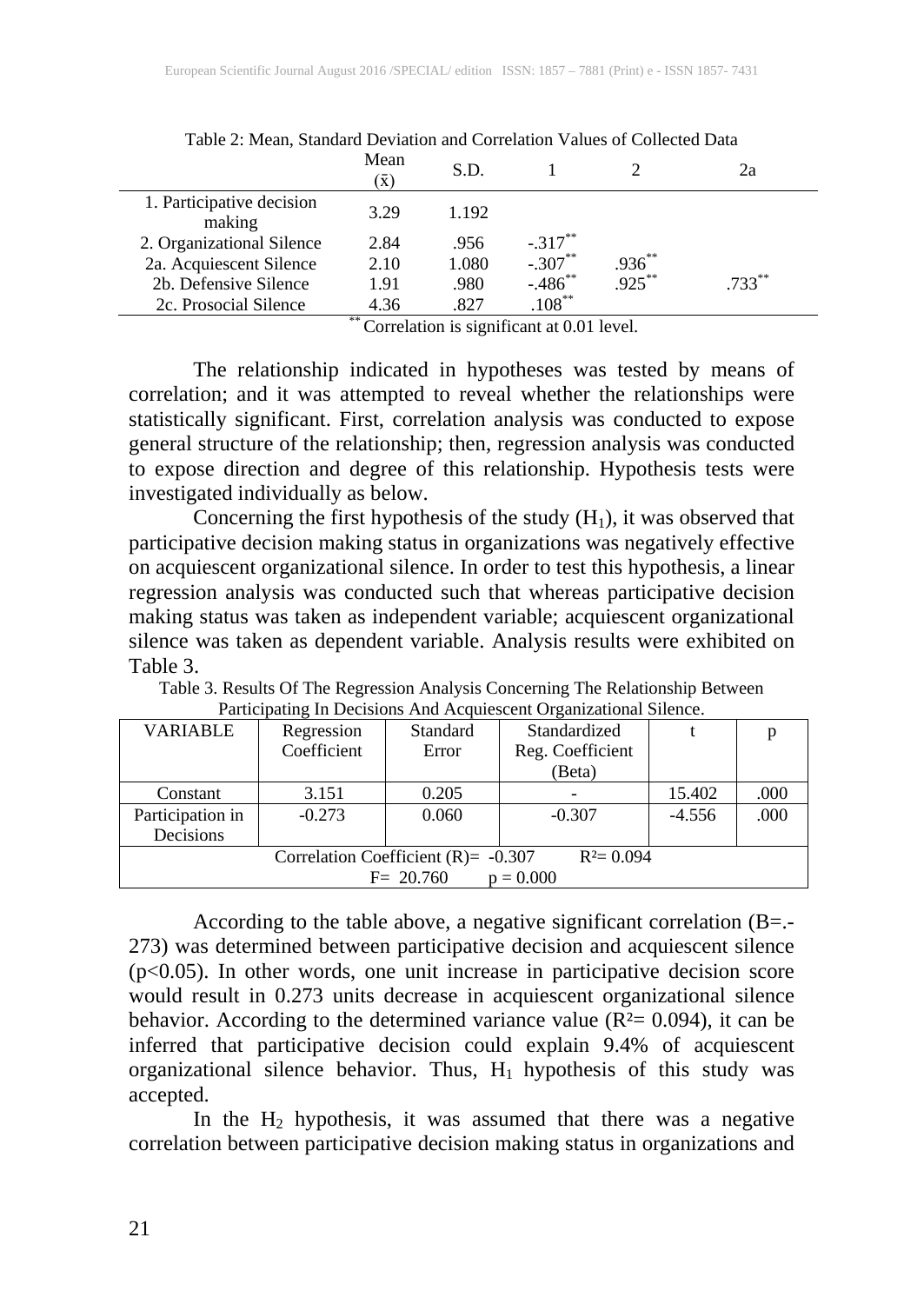defensive organizational silence. In the test process of this hypothesis, participative decision making status was considered as independent variable, and defensive organizational silence was considered as dependent variable for linear regression analysis. Analysis results were summarized in Table 4.

| $\sim$ we have position in the watch class which is weaked to a monitority of the state of |              |          |                  |          |      |  |
|--------------------------------------------------------------------------------------------|--------------|----------|------------------|----------|------|--|
| <b>VARIABLE</b>                                                                            | Regression   | Standard | Standardized     |          | p    |  |
|                                                                                            | Coefficient  | Error    | Reg. Coefficient |          |      |  |
|                                                                                            |              |          | (Beta)           |          |      |  |
| Constant                                                                                   | 3.270        | .182     |                  | 17.968   | .000 |  |
| Participation                                                                              | $-418$       | .053     | .-486            | $-7.860$ | .000 |  |
| into Decisions                                                                             |              |          |                  |          |      |  |
| Correlation Coefficient $R = 0.486$                                                        |              |          | $R^2 = 0.236$    |          |      |  |
|                                                                                            | $F = 61.786$ |          | 0.000            |          |      |  |

Table 4. Results of the Regression Analysis Concerning The Relationship Between Participating in Decisions and Defensive Organizational Silence.

According to the table above, participative decision has negative significant effect (B=.-418) on defensive organizational silence (p<0.05). In other words, one unit increase in participative decision score would result in 0.418 units of decrease in defensive organizational silence behavior. According to determined variance value ( $R<sup>2</sup>= 0.236$ ), participative decision could explain 23.6% of defensive organizational silence behavior. Thus,  $H_2$ hypothesis of this study was accepted.

In the  $H_3$  hypothesis, it was assumed that participative decision making status in organizations has negative effect on prosocial organizational silence. In the test process of this hypothesis, participative decision making status was considered as independent variable, and prosocial organizational silence was considered as dependent variable for linear regression analysis. Analysis results were summarized in Table 5.

| <b>VARIABLE</b>                     | Regression  | Standard | Standardized     |        |       |
|-------------------------------------|-------------|----------|------------------|--------|-------|
|                                     | Coefficient | Error    | Reg. Coefficient |        |       |
|                                     |             |          | (Beta)           |        |       |
| Constant                            | 4.102       | .171     |                  | 23.952 | 0.000 |
| Participation in                    | .077        | .050     | .108             | 1.540  | .125  |
| Decisions                           |             |          |                  |        |       |
| Correlation Coefficient $R = 0.108$ |             |          | $R^2 = 0.012$    |        |       |
| $F = 2.371$                         |             | 0.125    |                  |        |       |

Table 5. Results of the Regression Analysis Concerning The Relationship Between Participating in Decisions and Prosocial Organizational Silence

According to table above, the relationship between participative decision and prosocial organizational silence was not significant since  $p > 0.05$  ( $p = 0.125$ ). Thus,  $H_3$  hypothesis was rejected.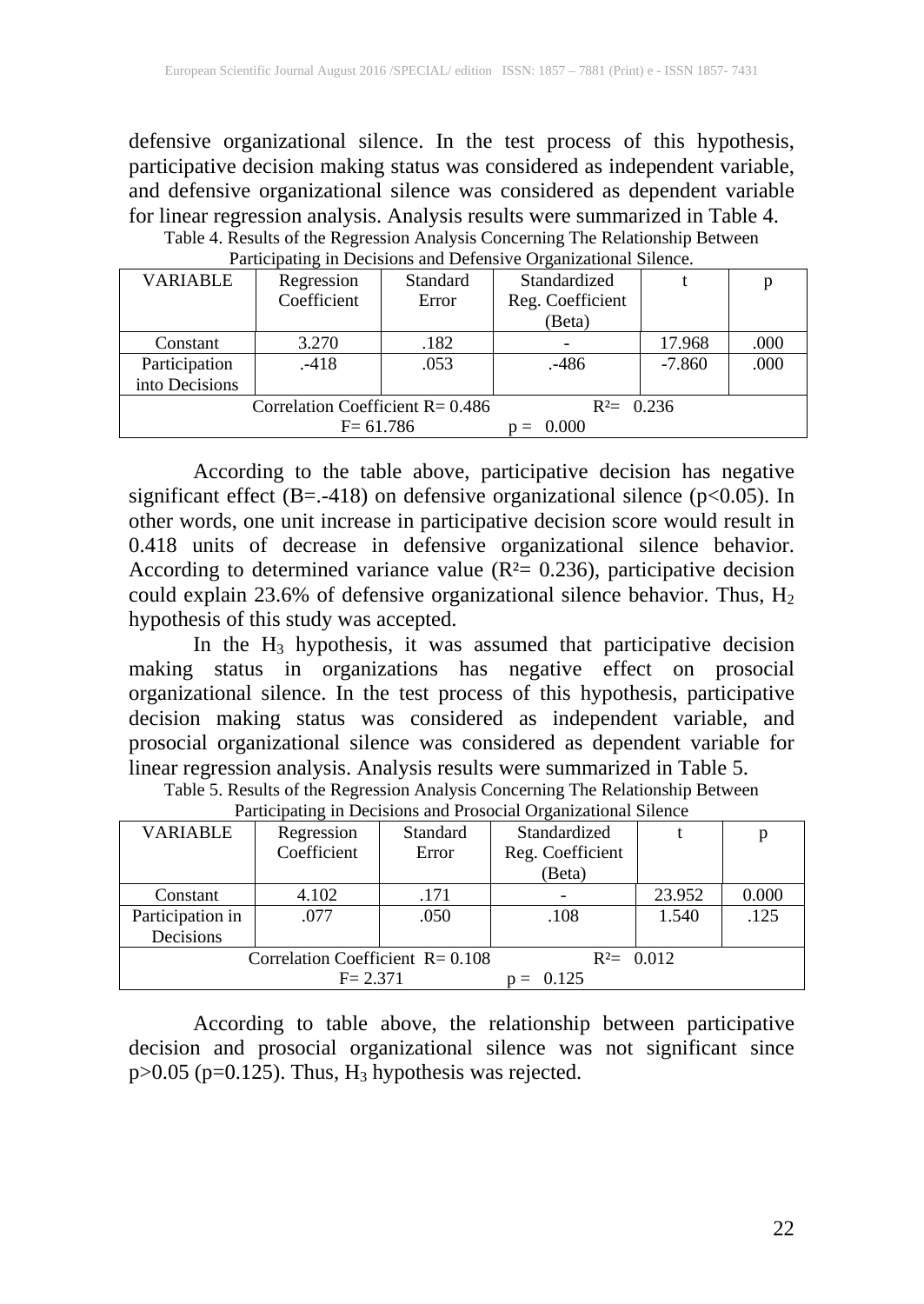## **Conclusion**

The present study was based on two concepts. Whereas one of them is "participative decision making", the other is "organizational silence". Decision making can be described as cognitive, bodily and affection process concerning preferring the most appropriate option among multiple choices. Decision making activity also considered as center of management is undeniable truth of life in organizations. Parallel to the globalizing world, it is necessary for organizations to gain competitive advantage and maintaining this against its competitors and to acquire success.

Another concept taken into consideration in the present study was organizational silence. As organizational silence is considered as an obstacle before organizations to cope with issues and hinder their progress; and described as retention and hiding on purpose what they know about organizational subjects and problems consciously. An organization in which its employees do not feel free to speak up their opinions would eventually be destitute of creative opinions and resolutions; and its survival would be jeopardized. Therefore, it is important for organizations to share knowledge, opinion and thoughts which would develop organizational functions under this difficult and tough competition environment. According to the findings of the present study, it was observed among employees of companies in sampling group that that was "medium level" silence behavior.

In the research section of the study, "organizational silence" classification introduced by Dyne et al. (2003) was taken as foundation. Within framework of this classification, organizational silence was investigated under three dimensions; namely, acquiescent, defensive and prosocial. As the first dimension of organizational silence, "acquiescent silence" is described as that employees' reluctance to share their knowledge, opinion and views about the relevant situation since they believe that they could not make any difference in current status. The second one, "defensive silence", is described as employees decide not to express their opinions or views since they are afraid of their potential consequences. The third dimension, "prosocial silence" is described as by relying on establishing cooperation and considering benefits of other co-workers in the organization, employees refrain from expressing their opinion, views and knowledge about certain organizational issue. Furthermore, in the societies in which mass culture and post modernism are common, majority of employees could lack of sufficient knowledge, skill and personal characteristics because they are incompetent subject to human resources malpractices which do not consider merit and qualification of personnel across organizations in its promotion system. Again, in societies in which hypocrisy is common practice, employees could prefer to remain silent not to undergo certain commitment to have flexibility when they encounter various circumstances. According to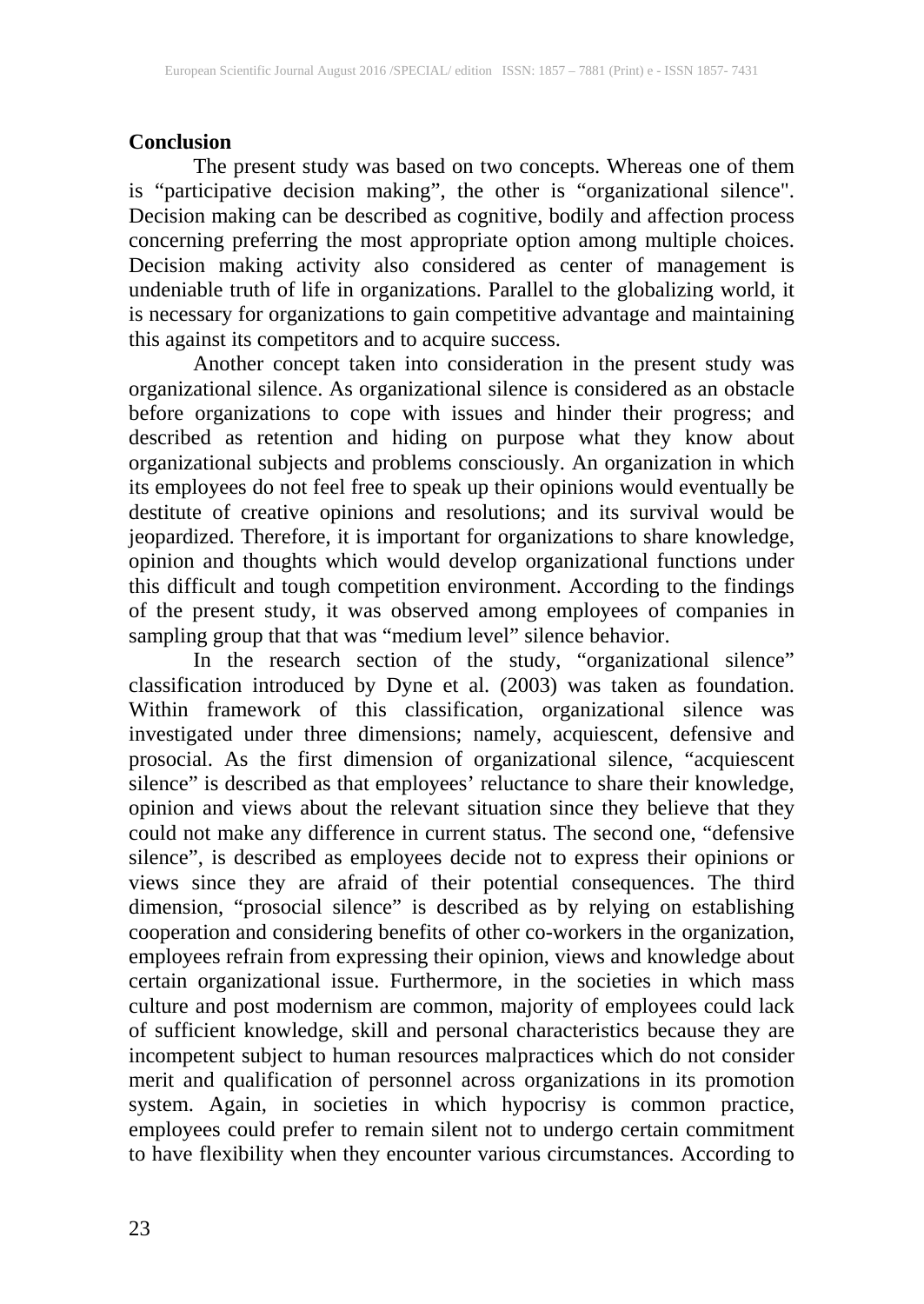study results, acquiescent silence and defensive silence dimensions were seen in organizations at "low level". High level of "prosocial silence" dimension in organization caused that mean score of silence behavior increased to "medium level". Although no any study was observed in the literature, which investigates the relationship between participative decision making and organizational silence directly. In the results of available studies, it is mentioned that it is necessary to establish mechanisms through which employees could speak up their words and to conduct managerial arrangements enabling them to share authority in organization so as to break silence wall or to reduce silence in organization. The present study aims to make a contribution into the relevant literature by taking both concepts into consideration.

According to hypothesis test results, negative significant correlation was determined between participative decision making and both acquiescent silence and defensive silence. As employees are included in decision making processes in organizations, their tendency to prefer silence behavior subject to renouncing and fear would reduce. Accordingly, as employees participate in decisions and their authority in organizational decisions made, they would think they are responsible for consequences of organizational decisions and thus they would observe that their opinions would make a difference. Furthermore, it is reported in the literature that as participation of employees into organizational decisions increases, their confidence in organization increases; their self-confidence levels increases and they consider themselves more valuable in the eye of organization. Based on these results, it is possible to claim that employees who have confidence in their organization and who witness that they are valuable members of organization would not be afraid to share their affection and opinions, namely, speaking up their own words. In other words, as inclusion of employees in organizational decisions increases, motivations underneath of acquiescent silence behavior and defensive silence behavior, believing that expressing their opinion could not make any difference and that fearing from consequences of expressing their opinions, would be weakened; and finally organizational silence would be replaced with organizational soundness. In the present study,  $H_1$  and  $H_2$ hypotheses were accepted. However, since it was determined that there was no significant relationship between participative decision and prosocial silence based on result of conducted analyses,  $H_3$  hypothesis was rejected.

Finally, commercial success of companies ranked in 500 Company Index of the Istanbul Chamber of Industry and their contribution into economies of Turkey and Denizli City is undeniable fact. According to the present study, it was determined that companies are required to pay attention to level of organizational silence and necessary precautions are to be taken to reduce this across organizations because they could jeopardize success of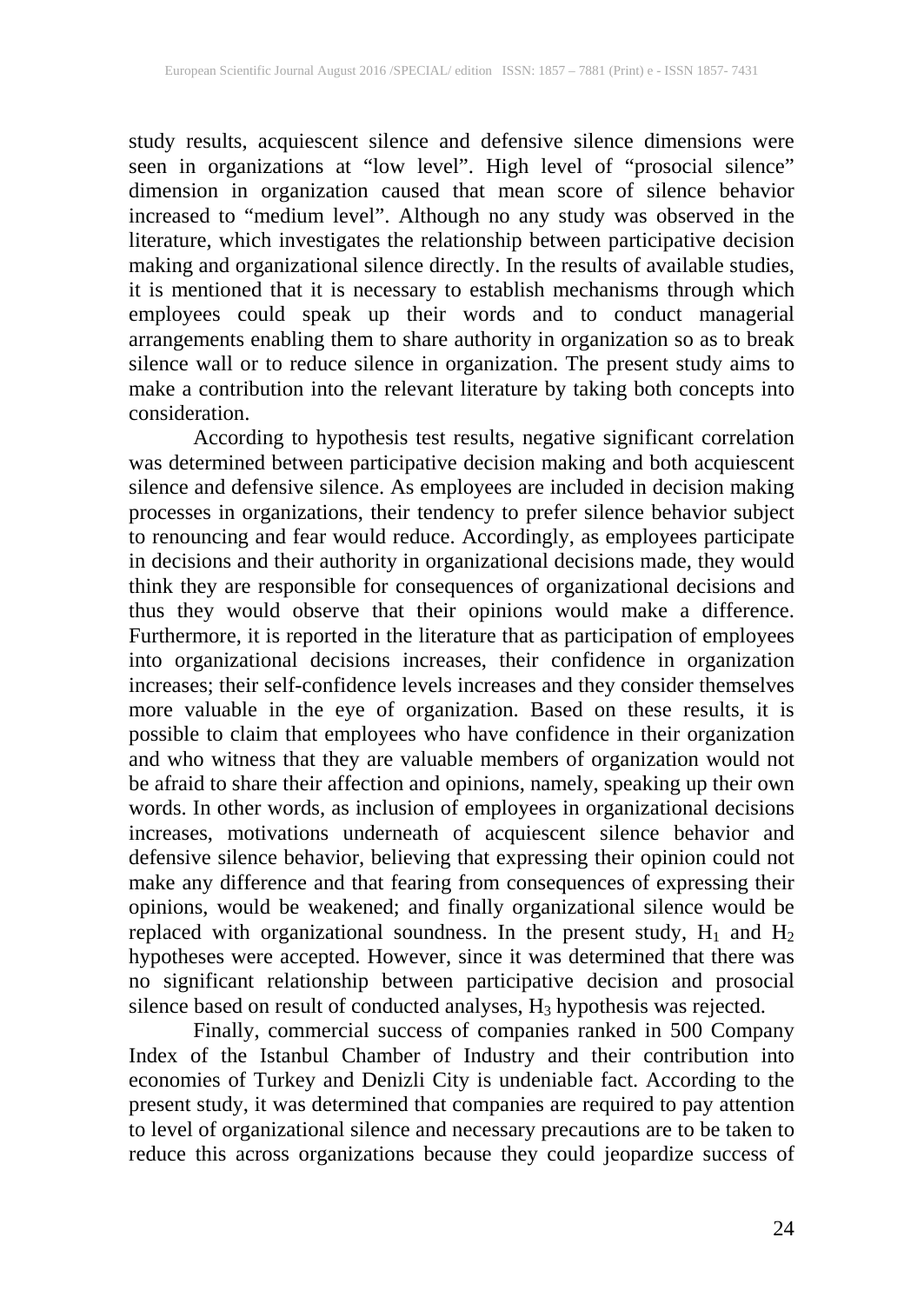aforesaid companies on the long term. Furthermore, in the light of obtained findings, companies' success in transformation from organizational silence into organizational soundness with respect to participative decisions, is important in terms of sustainability of organizational success. Companies' corporate performance could be enhanced by establishing more active and functioning system within their organizations which include their employees into these processes. It is believed that the present study would contribute into the relevant literature in this respect.

### **References:**

Altunışık, Remzi, Recai Coşkun, Serkan Bayraktaroğlu ve Engin Yıldırım (2012). *Sosyal Bilimlerde Araştırma Yöntemleri*, Sakarya Kitapevi, 7.Baskı, Sakarya.

Bagheri, Ghodratollah, Reihaneh Zarei and Mojtaba Nik Aeen (2012). "Organizational Silence: Basic Concepts and Its Development Factors", *Ideal Type of Management,* 1/1, 47-58.

Bakan, İsmail ve Tuba Büyükbeşe (2008). "Katılımcı Karar Verme: Kararlara Katılım Konusunda Çalışanların Düşüncelerine Yönelik Bir Alan Çalışması", *Süleyman Demirel Üniversitesi, İktisadi İdari Bilimler Fakültesi*, 13/1, 29-56.

Brief, Arthur P. and Stephan J. Motowidlo (1986). "Prosocial Organizational Behaviors", *The Academy of Management Review*, 11/4, 710-725.

Childs, Sally Johnston (1991). *Perceptions of Participative Decision Making, Professionalism, and Job Satisfaction by Central-Hower High School Faculty in Comparison with Other Akron Secondary Teachers*, (Basılmamış Doktora Tezi), Akron Üniversitesi, USA.

Cotton, John L., David A. Vollrath, Kirk L. Froggatt, Mark L. Lengnick-Hall and Kenneth R. Jennings (1988). "Employee Participation: Diverse Forms and Different Outcomes", *The Academy of Management Review*, 13/1, 8-22.

Dyne, Linn Van, Soon Ang and Isabel C. Botero (2003). "Conceptualizing Employee Silence And Employee Voice as Multidimensional Constructs", *Journal of Management Studies,* 40/6, 1359-1392.

Elele, Joyce and Dail Fields (2010). "Participative Decision Making and Organizational Commitment Comparing Nigerian and American Employees", *Cross Cultural Management: An International Journal*, 17/4, 368-392.

Ertük, Münin (2012). *İşletmelerde Yönetim ve Organizasyon*, 6. Baskı, Beta, İstanbul.

Esfahani, Ali Nasr, Mohammad Reza Dalvi and Farzaneh Sefiddashti (2013). "An Investigation of the Impact of Internal Marketing on Organization Silence (Case Study: Tax Administration of Isfahan City).", *Journal of Basic and Applied Scientific Research*, 3/2, 413-421.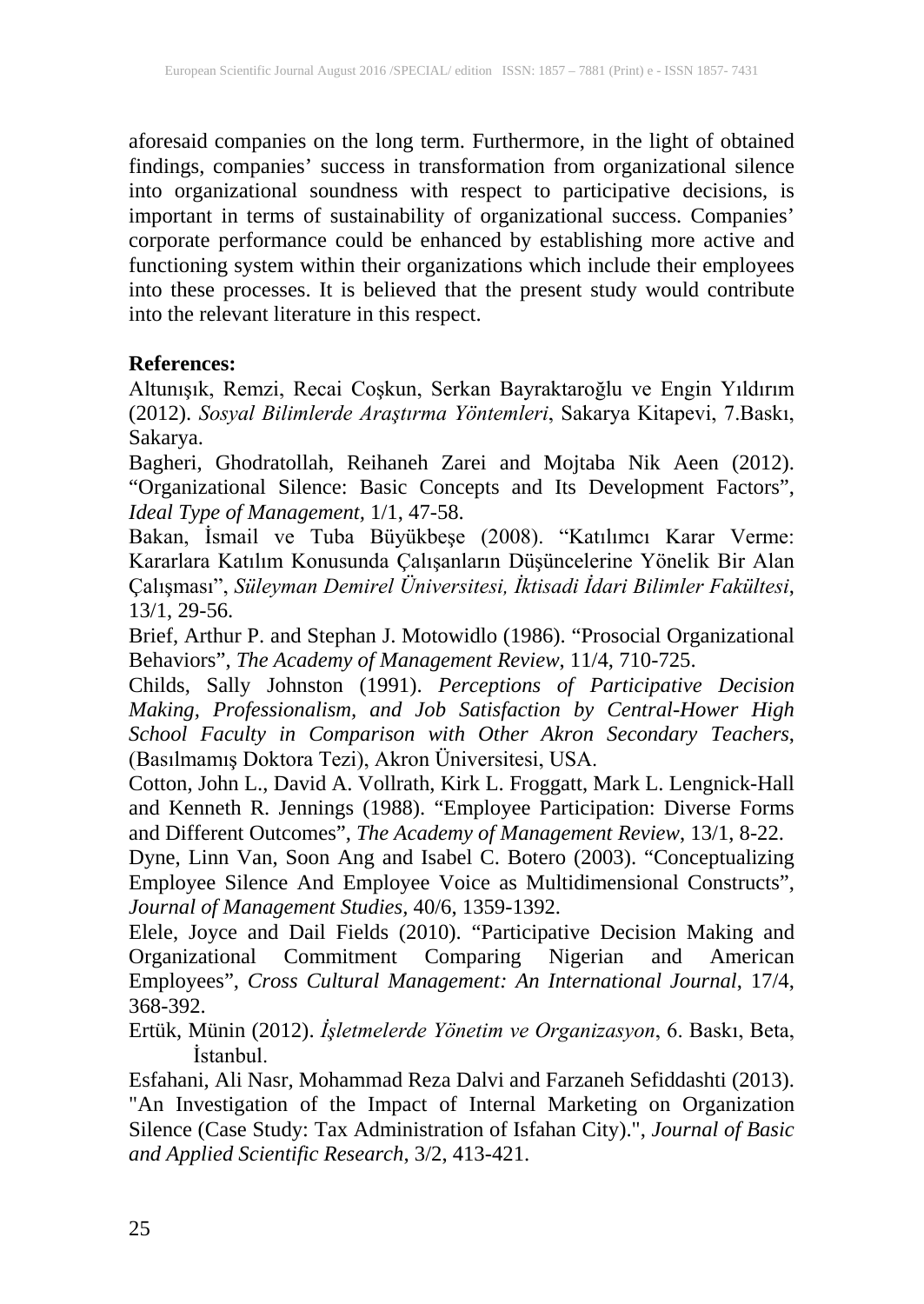Fletcher, Denise and Tony Watson (2007). "Voice, Silence and the Business of Construction: Loud and Quiet Voices in the Construction of Personal Organizational and Social Realities", *Organization*, 14/2, 155-174.

Gephart, Kish, Jennifer J., James R. Detert, Linda Klebe Trevino and Amy C. Edmondson (2009). "Silence by Fear: The Nature, Sources and Consequences of Fear at Work", Research in Organizational Behavior, 29, 163-193.

Howcroft, Debra and Melanie Wilson (2003). "Paradoxes of Participatory Practices: The Janus Role of The Systems Developer"*, Information and Organization*, 13/1, 1-24.

Huang, Xu, Evert Van de Vliert and Gerben Van der Vegt. (2005). "Breaking the Silence Culture: Stimulation of Participation and Employee Opinion Withholding Crossnationally." *Management and Organization Review,* 1/3 459-482.

İraz, Rıfat (2004). "Organizasyonlarda Karar Verme ve İletişim Sürecinin Verimliliği Bakımından Bilgi Teknolojilerinin Rolü", *Selçuk Üniversitesi Sosyal Bilimler Dergisi*, 11, 407-422.

Koçel, Tamer (2005). *İşletme Yöneticiliği*, Arıkan, 10. Basım, İstanbul.

Ladd, Brenda Scott and Verena Marshall, (2004). "Participation in Decision Making: A Matter of Context?", *Leadership & Organization Development Journal*, 25/8, 646-662.

Milliken, Frances J., Elizabeth W. Morrison and Patricia F. Hewlin (2003). "An Exploratory Study of Employee Silence: Issues that Employees Don't Communicate Upward and Why?", *Journal Of Management Studies*, 40/6, 1453-1476.

Morrison, Elizabeth W. and Frances J. Milliken (2000). "Organizational Silence: A Barrier To Change and Development in a Pluralistic", *The Academy Of Management Review,* 25/4, 706-714.

Onaran, Oğuz (1975). *Örgütlerde Karar Verme*, 2. Baskı, Ankara Üniversitesi Siyasal Bilgiler Fakültesi Yayınları No:321, Ankara.

Öğüt, Adem (2003). "Küçük ve Orta Ölçekli Sanayi İşletmelerinde Kriz Yönetimi Yaklaşımları: Tekstil Sektörü Örneği", *Selçuk Üniversitesi Sosyal Bilimler Enstitüsü Dergisi*, 9, 287-304.

Park, Chong Woo ve Mark Keil (2009). "Organizational Silence and Whistle-Blowing on IT Projects: An Integrated Model", *Decision Sciences,* 40/4, 901-918.

Parnell, John A. and Crandall, William Rick. (2000). "Rethinking Participative Decision Making: A Refinement of the Propensity for Participative Decision Making Scale", *Personnel Review,* 30/5, 523-535.

Perlow, Leslie, and Stephanie Williams (2003). "Is Silence Killing Your Company?", *Engineering Management Review,* 31/4, 18-23.